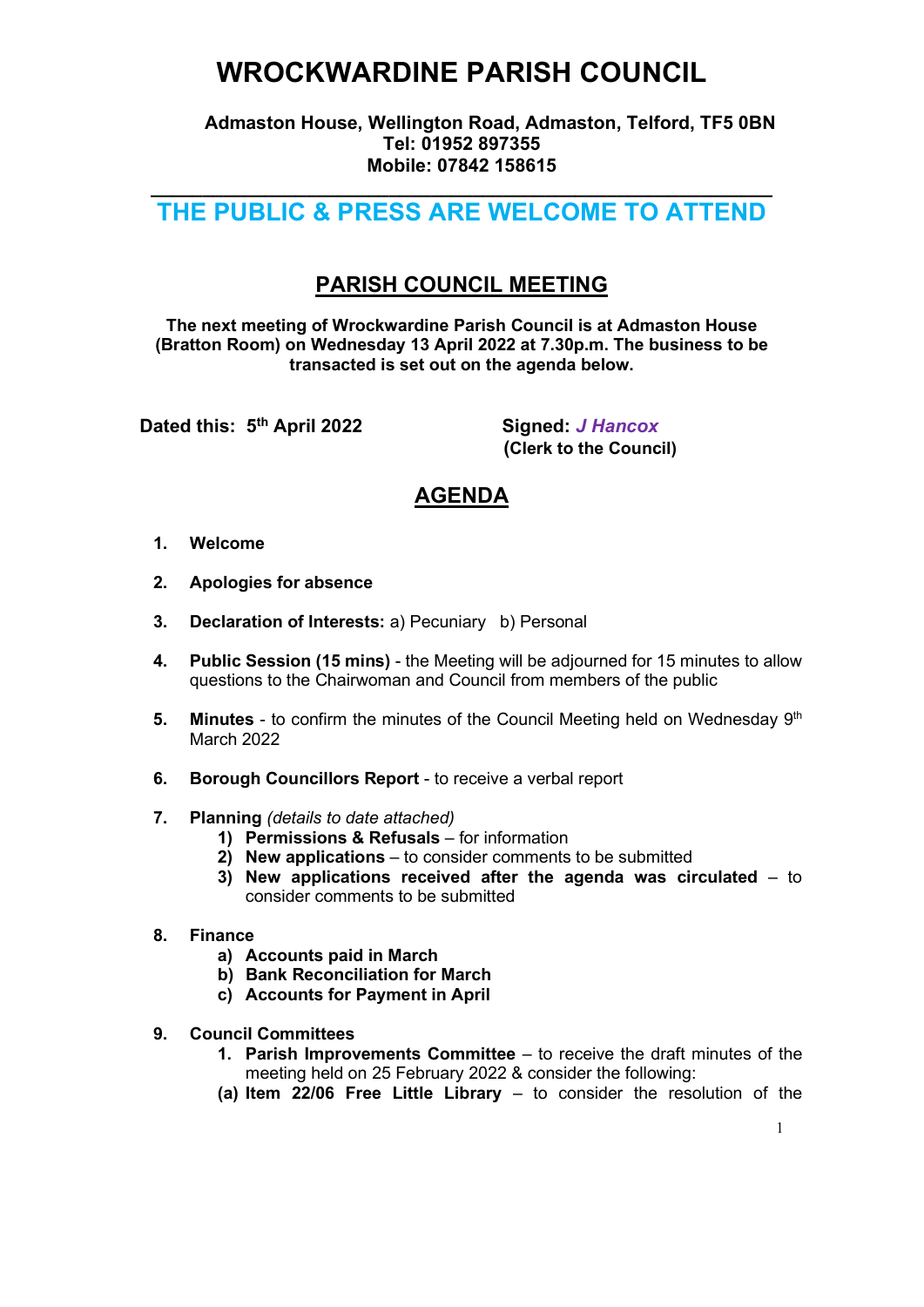# WROCKWARDINE PARISH COUNCIL

committee to purchase & install a library

- 10. Other Meetings
	- 1. Jubilee Working Group to receive the notes of the meeting held on 6 April 2022 & consider any actions
	- 2. Allscott Meads Stakeholder Group to receive the notes of the meeting held on 30 March 2022
- 11. Gateways to consider the quotes
- 12. Play Areas to consider quotes for work identified
	- 1. Pemberton Road Safety Surfaces
	- 2. Walcot Bark
- 13. Wrockwardine Play Area Car Park to reconsider the decision made previously to apply for pre-planning advice following a substantial increase in the cost to do so
- 14. Long Yard Meadow Conservation Management & Maintenance Plan to consider the proposal: That the Parish Council creates a brief for consultants to provide a quote for producing a plan for Long Yard Meadow
- 15. SID Statistics to receive the data
- 16. Leaton Quarry to discuss any actions that could be taken prior to the receipt of a formal planning application
- 17. Grant Applications None received
- 18. Correspondence to receive & consider details of any correspondence received by mail/email or telephone
	- 1. Sponsored Songs of Praise, St Peter's Church 23/4/22 to note contents
	- 2. Steeraway Solar Farm Proposals, MP's Letter to note contents
- 19. Date of the next meeting Members are asked to note the date of the next meeting on Wednesday 11 May 2022, which will be the Annual Parish Council Meeting at 7.30p.m at Admaston House (Bratton Room)